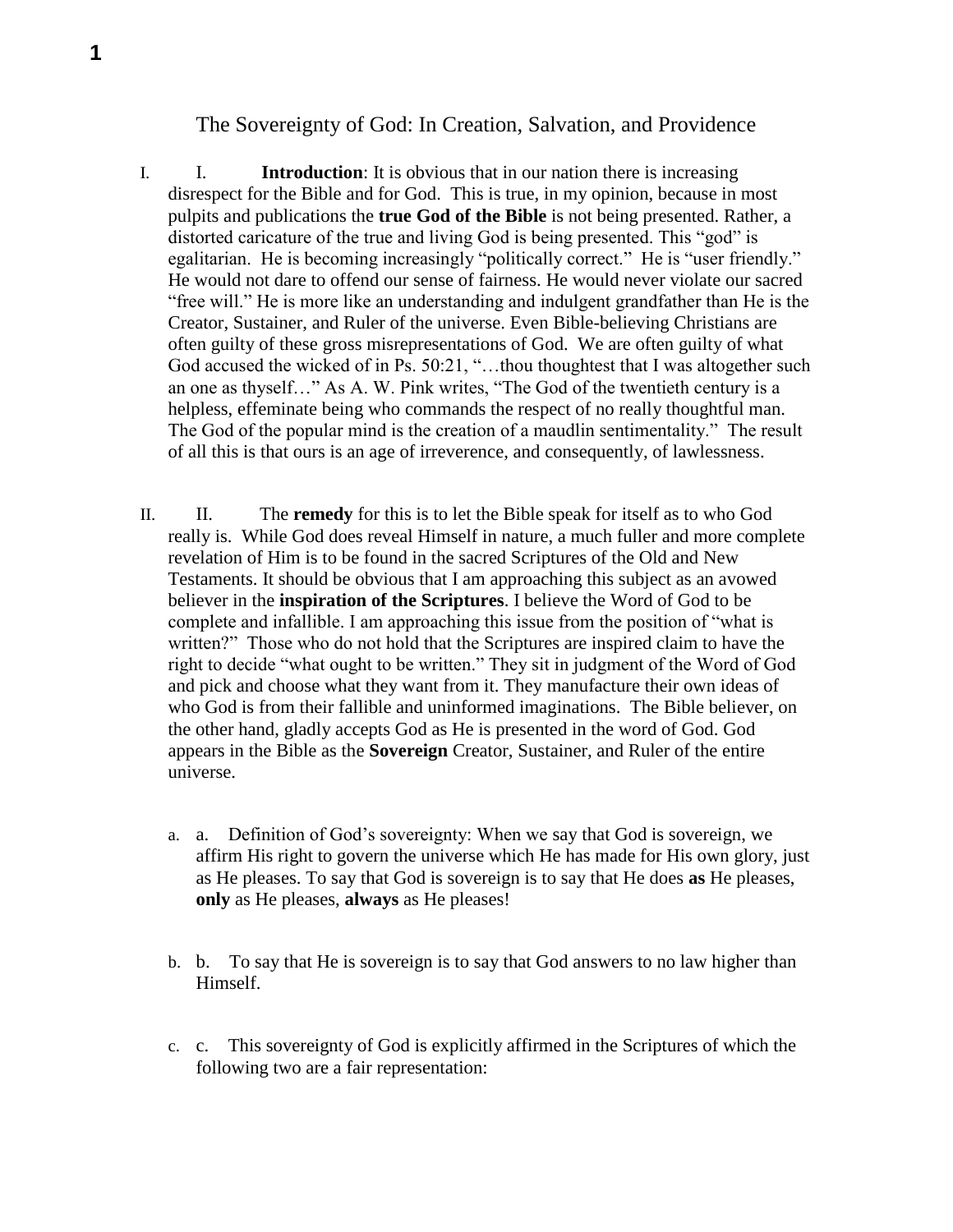- i) i) Ps. 115:3, "But our God is in the heavens: he hath done whatsoever he hath pleased."
- ii) ii) Dan. 4:35, "And all the inhabitants of the earth are reputed as nothing: and he doeth according to his will in the army of heaven, and among the inhabitants of the earth: and none can stay his hand, or say unto him, What doest thou?"
- III. III. This sovereignty of God is manifested in **Creation**.
	- a. a. God is indeed sovereign in creation, as He is in everything. God is **selfexistent**. This means that He is **eternal**. He has always been. As Moses said in Psalm 90:2 "Before the mountains were brought forth, or ever thou hadst formed the earth and the world, even from everlasting to everlasting, thou art God." He is **independent**. He needs nothing outside Himself to maintain His existence. Paul taught this in Acts 17:25 "Neither is [God ] worshipped with men's hands, as though he needed any thing, seeing he giveth to all life, and breath, and all things…" He is **self-sufficient**. This means that He derives joy, pleasure, and satisfaction from Himself, and is not dependent on any outside source for these things. That is why Paul referred to Him as the "blessed God" in 1 Timothy 1:11.

These things being true, God was not compelled to create the universe and the inhabitants of it. He did not need the universe to complete Himself, seeing He was already absolutely complete and perfect in Himself. He did not need created things and beings to enhance His happiness, as He was perfectly satisfied in Himself. Therefore, God could choose either to create or not to create. Once He had chosen to create, He could choose how to create. He was totally sovereign in the choice to create, and He was sovereign in how He wanted to go about the work of creation. There was no one to advise or criticize Him as He created. This is expressed in Revelation 4:11 "Thou art worthy, O Lord, to receive glory and honour and power: for thou hast created all things, and **for thy pleasure** they are and were created." God did not create the world by the democratic process! He created as the **Absolute Sovereign**.

- b. a.
- c. b. The Bible believer is compelled to believe that He created the entire universe *ex nihilo*. Hebrews 11:3 affirms that "Through faith we understand that the worlds were framed by the word of God, so that things which are seen were not made of things which do appear." Faith accepts what God's Word has to say about the matter. The consistent Bible believer is compelled to believe that God sovereignly spoke all creation into existence in six twenty-four hour days just as the Genesis account declares. Those who hold to the infallible inspiration of Scripture believe what is plainly stated in Ps. 33: 6, 9, "By the word of the LORD were the heavens" made; and all the host of them by the breath of his mouth…For he spake, and it was done; he commanded, and it stood fast."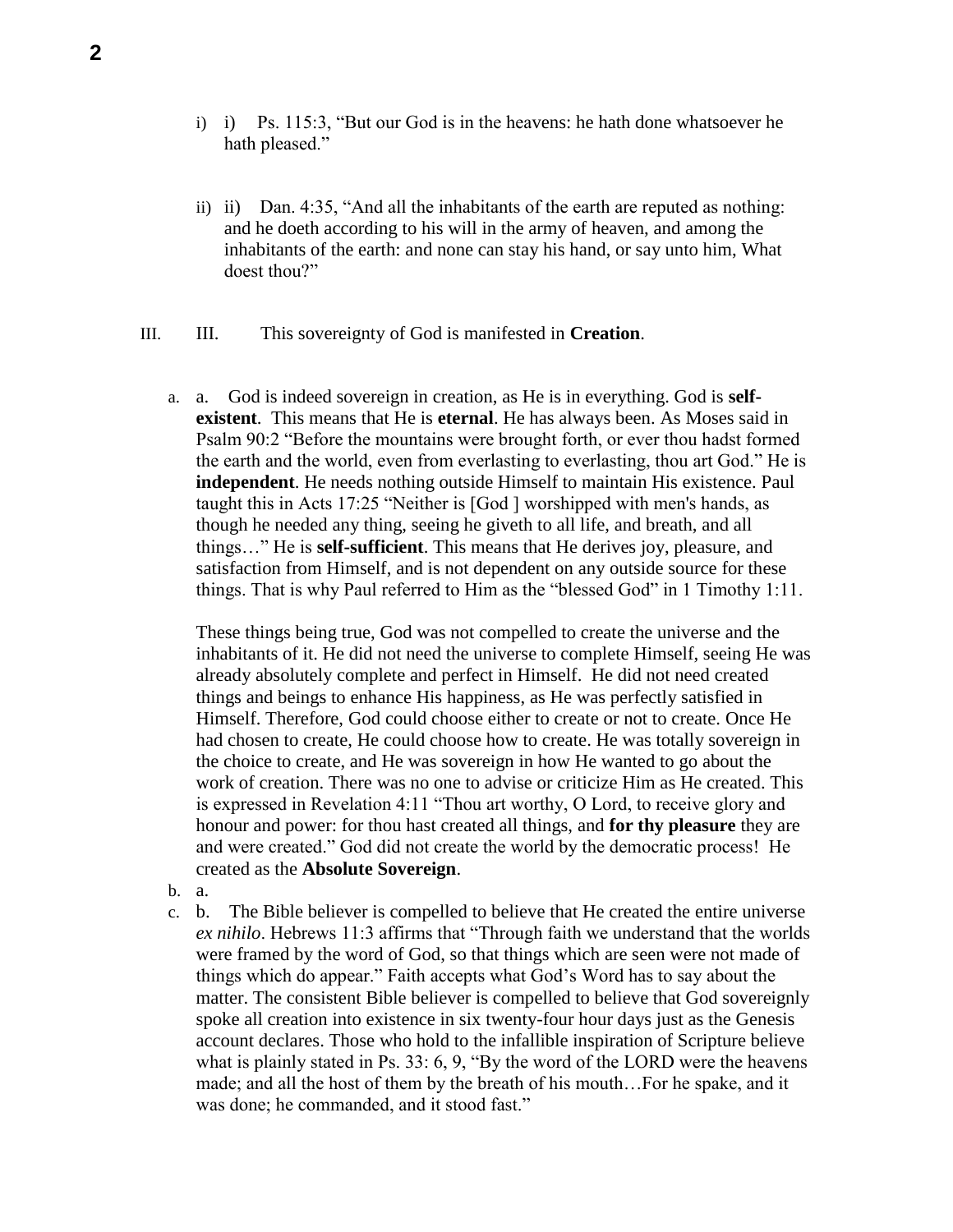- d. c. Even for those who do not have faith, it is **absolutely inexcusable** for them to deny the existence of a Supreme Being who is obviously a Master Designer, who created the incredibly intricate universe. God has revealed Himself to all in His creation. As Paul wrote in Romans 1: 19,20 "Because that which may be known of God is manifest in them; for God hath showed it unto them. For the invisible things of him from the creation of the world are **clearly seen**, being understood by the things that are made, even his eternal power and Godhead; so that they are **without excuse**…" When people deny the creative work of God, it is not because there is a lack of evidence for His existence and work. It is because of an **intense bias against God** that ignores or distorts the clear evidence. It has been well said that "No one is so blind as he who will not see." The power of self-deception and self-flattery in the human heart is truly amazing.
- e. d. This creative work of God is plain in every aspect of the universe, from the vast domains of interplanetary space, to the tiniest molecule. Intricate design is apparent everywhere to the careful and thoughtful observer. Myriad examples of this orderliness could be given, but we must confine our selves to a very few representative ones. In their recent book, *Rare Earth*, University of Washington scientists Peter D. Ward and Donald C. Brownlee have listed a very unique set of circumstances which permits life to exist on planet earth. A partial listing of these circumstances include a perfectly placed moon to control tides, climate, and tilt; Jupiter so placed to act as a shield from asteroids and meteorites; and a delicately balanced atmosphere which includes just enough carbon to allow for a rich biodiversity. It requires a strong preconceived mind-set to deny that the precision fine-tuning necessary for earth to sustain life, came about by chance.
- f. e. The common explanation of the origin of the universe, along with earth and its inhabitants, is usually purely naturalistic. For the Bible believer such an explanation is untenable. It is a well-known fact that in the academic community, the theory of naturalistic evolution has held sway for a number of decades. However, in recent years, there have arisen significant challenges to this theory from a number of sources. This is usually a well-kept secret. The secular press rarely reports the increasing disarray within the ranks of the materialists and naturalists on the subject of origins. Even many pure secularists have been compelled to admit that the amazing complexity and intricacy of the universe, especially earth and its inhabitants, could not possibly be the result of chance. Let us look at a few of the challenges to naturalistic evolution from various segments of the academic community:
	- i) i) Darwinists are finding themselves on the defensive by the emergence of the so-called **Intelligent Design** movement. One of the earliest proponents of this movement is a UC Berkeley law professor, Phillip Johnson. He wrote a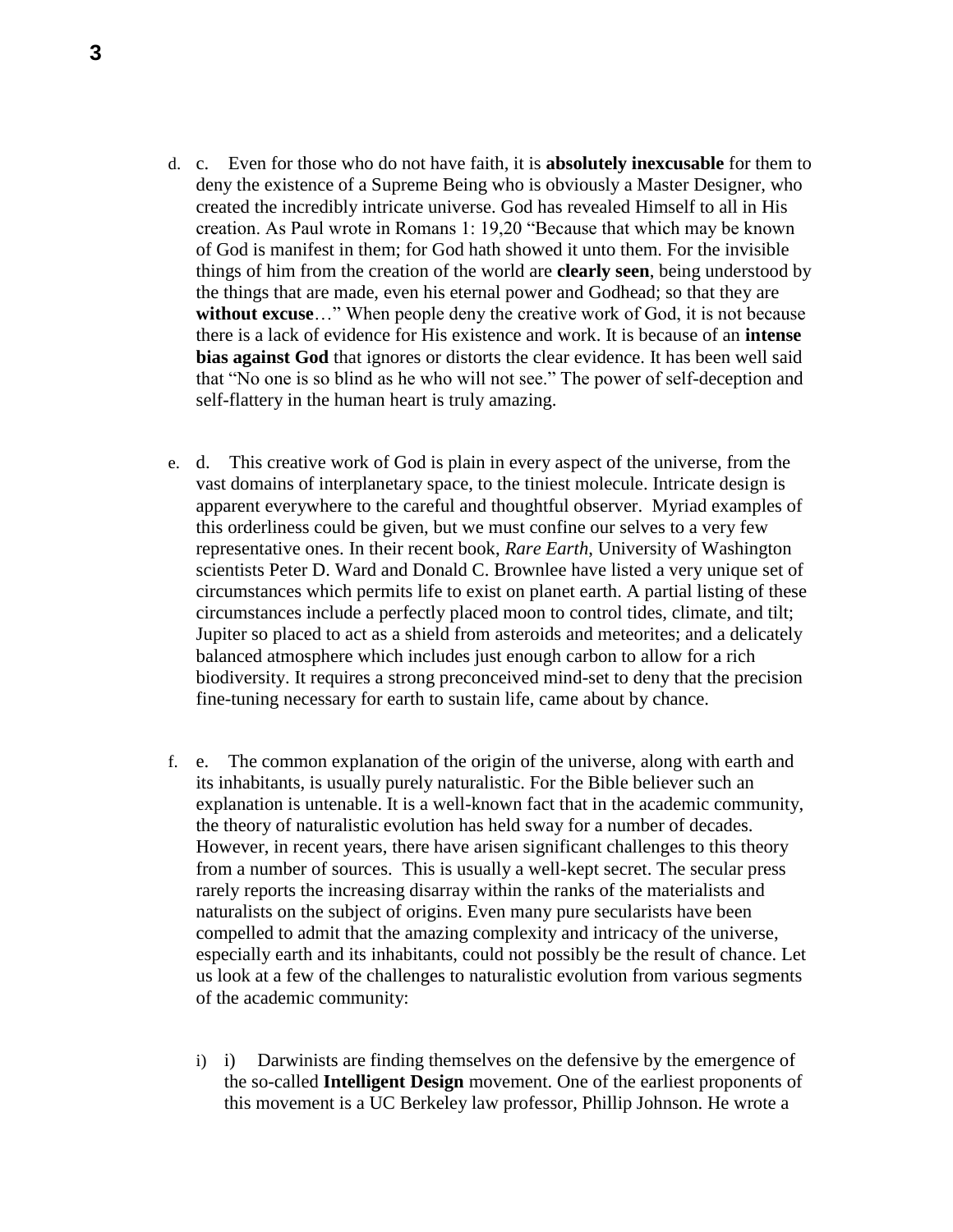book titled *Darwin on Trial* which was published in 1991. In this book he examined the evidence for Darwinistic evolution with the eye of a lawyer. His conclusion was that Darwinists prematurely accepted Darwin's theory as fact, and have been scrambling ever since to find evidence for it. As they have encountered insurmountable difficulties with the theory, they have clung to it out of fear of encouraging those who espouse that God created the universe the way the Bible said that He did. In doing this, Johnson asserts, they have turned Darwinism into their own religion. They have tried to posit that the conflict is between religion and science, whereas the controversy is really between two conflicting worldviews. Each side interprets the evidence according to presuppositions. Each side has to make assumptions based on the observed data. Each side has to make some of these assumptions based on "faith." The religionists base their faith about creation on the Biblical account. The evolutionists base their faith on certain conjectures of how the material universe came into being. In fact, none of the antagonists were present at the beginning of the universe to make personal observations! As John Weister, chairman of the Science Education Commission of the American Scientific Affiliation, has written, "Darwinism is **naturalistic philosophy masquerading as science**."<sup>i[i]</sup> This is true in spite of the fact that many of the Darwinists have tried to elevate their tenuous theory to the position of a universally accepted truth. As Michael Denton points out, "once a community has elevated a theory into a self-evident truth, its defence becomes irrelevant and there is no longer any point in having to establish its validity by reference to empirical facts."ii[ii]

- ii) ii) Another individual who has greatly contributed to the debate is Michael Behe, a professor of biochemistry at Lehigh University. He has written a book, *Darwin's Black Box: The Biochemical Challenge to Evolution*, which was published in 1996. At this writing, the book is in its  $16<sup>th</sup>$  printing. It has hit the secular community like an intellectual bomb. Dr. Behe has attacked the random selection of Darwinism at the molecular level, using information that has been discovered over the past 40 years or so. He has shown that even at the cellular level many structures are "**irreducibly complex**." This simply means that all parts of a structure have to be present in order for the structure to work at all. This makes impossible that complex structures came about by slow, gradual changes as postulated by the Darwinists. He showed that the incredible complexity of a "Rube Goldberg" machine, each of whose parts are absolutely necessary for the machine to work at all, are not nearly so complex as is the mechanism by which blood clots. Behe's reasoning is so compelling that he has received a hearing even in the secular community.
- iii) iii) Writing a little earlier than the two we have already named was Michael Denton, an Australian medical doctor and scientist. In 1985 he published *Evolution: A Theory in Crisis*. He revealed that there are many new developments in science that are challenging orthodox Darwinism. There have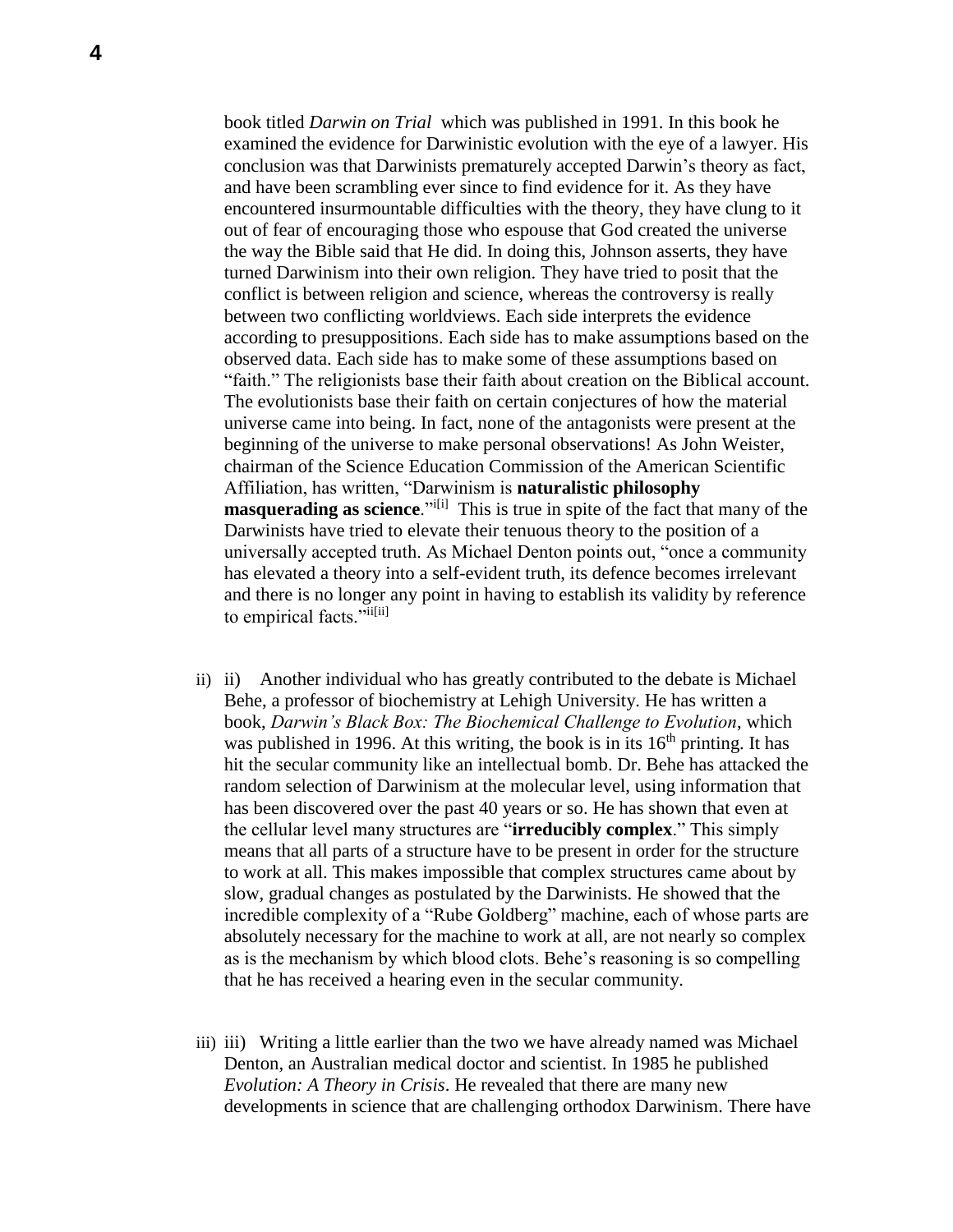been many new discoveries in molecular biology which reveal astounding complexity in the micro world. Mr. Denton writes, "It is difficult to think of a comparable decade in scientific history when fundamental knowledge increased as quickly as it did in biochemistry in the 1950s. Before 1950 hardly anything was known of the molecular basis of life; yet during the next ten years a succession of dramatic discoveries completely transformed the biological sciences and laid the foundation for a totally new description of life."iii<sup>[iii]</sup> As a result of these discoveries, Denton writes, "Molecular biology has shown that even the simplest of all living systems on earth today, bacterial cells, are exceedingly complex objects."iv[iv] After describing the incredible complexity of merely the single cell, and then escalating the discussion to a description of absolutely incomprehensible organs such as the human brain, Denton asks the penetrating question, "…Is it really credible that random processes could have constructed a reality, the smallest element of which-a functional protein or gene-is complex beyond our own creative capacities, a reality which is the very antithesis of chance, which excels in every sense anything produced by the intelligence of man?" $v[v]$ 

- iv) iv) Another academic discipline from which the origin and development of life from random processes is increasingly seen as impossible is mathematics. William Dembski, a mathematician with two Ph.D's, published a book in 1998, *The Design Inference: Eliminating Chance Through Small Probabilities*. He mathematically demonstrates the statistical impossibility of complex structures coming about by random chance, no matter how much time is involved.
- g. f. It is very interesting to note that there is a terrific warfare within the evolutionary community, itself. Andrew Brown amply documents this in a recently published new book, *The Darwin Wars*.<sup>vi[vi]</sup> The "wars" are between the neo-Darwinists, who believe in slow, gradual, progressive change, and the punctuationists, who believe that there are long periods of time when no evolutionary activity is going on. These periods are "punctuated" by sudden bursts of intense evolutionary progress. Even though neither of these schools of thought is creationist, they inadvertently help to prove the case for creation! The Neo-Darwinists convincingly disprove punctuationism, while the punctuationists disprove Darwinian gradualism. Even though these two groups are ardently opposed to each other, they form a united front against the hated doctrine of creationism. In a telling quote by John Maynard Smith, who is an eminent neo-Darwinist, he denigrated Stephen Jay Gould, a prominent advocate of punctuationism, by saying that his "ideas are so confused as to be hardly worth bothering with." Yet he said that Gould should not be publicly criticized "because he is at least on our side against the creationists."vii[vii]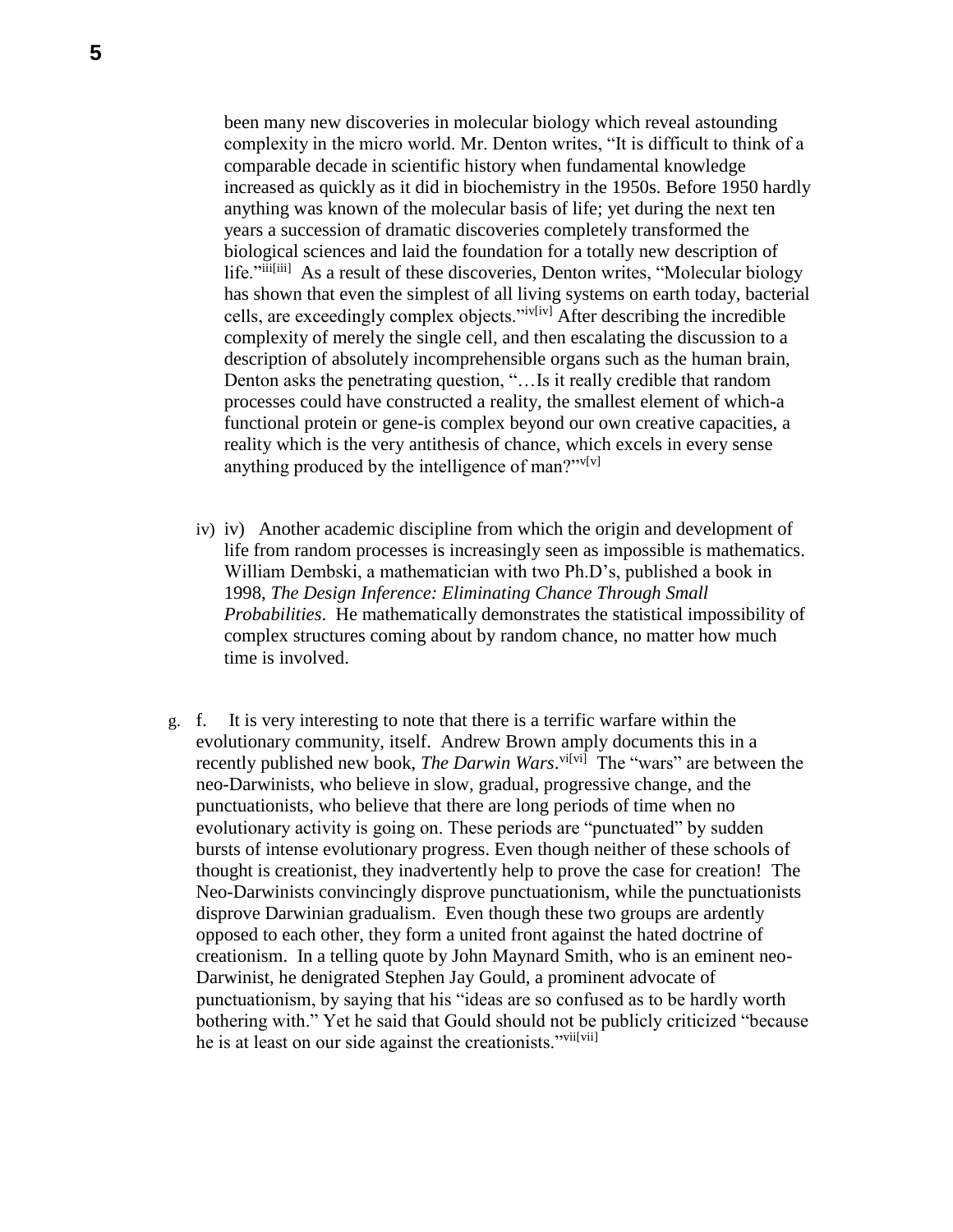- h. g. We will close this section of the discussion by giving a few examples of the extraordinary bias that many in the scientific community have against the idea that life did not come about by chance. This bias is really directed against the idea of a super-intelligent Creator.
	- i) i) Harvard biologist Richard Lewontin has written that he is a materialist despite facts that militate against materialist theory. He has said that there is a "patent absurdity" inherent in some of these theories. However, he insists that "we cannot allow a divine foot in the door."viii[viii]
	- ii) ii) Stephen Jay Gould, famous Darwinist from Harvard, wrote in 1977, "The extreme rarity of transitional forms in the fossil record persists as the trade secret of paleontology."*ix[ix]* In spite of this colossal lack of evidence, he holds to Darwinian evolution. That he is not influenced by the fact that the evidence does not exist reveals an entrenched bias that simply denies or distorts the plain evidence.
	- iii) iii) One of the most incredible examples of this bias is revealed in a quote from Robert Shapiro, a professor of chemistry at New York University. He wrote that the day might come when all chemical experiments to discover a probable origin of life might fail. And new geological evidence may be discovered which would indicate a sudden appearance of life on earth. To sum up- all naturalistic explanations for the origin and development of the universe would be exhausted. Then Shapiro writes, "In such a case, some scientists might choose to turn to religion for an answer. Others, however, myself included, would attempt to sort out the surviving less probable scientific explanations in the hope of selecting one that was still more likely than the remainder." $x[x]$  Truly no one is so blind as he who will not see! As Michael Behe writes, "The reluctance of science to embrace the conclusion of intelligent design that its long, hard labors have made manifest has no justifiable excuse."<sup>xi[xi]</sup>
- i. h. The bias shown by some evolutionists is often revealed in their being overly eager to find evidence to support their theory. This has caused them to be embarrassed by many hoaxes over a period of many years. One of the first was the infamous **Piltdown Man**. This was a fossilized skull "discovered" in 1911 along with a stone ax near Piltdown, a parish in East Sussex. The Piltdown Man was said to be a very early type of man who was an evolutionary precursor to modern man. For some forty years this skull was on exhibition in the London Museum and was pictured in countless high school textbooks. In 1953 Piltdown Man was declared to be a fraud. The skull was that of an ape which had been carefully scraped to make it look somewhat like a human skull and been treated with acids to counterfeit its age.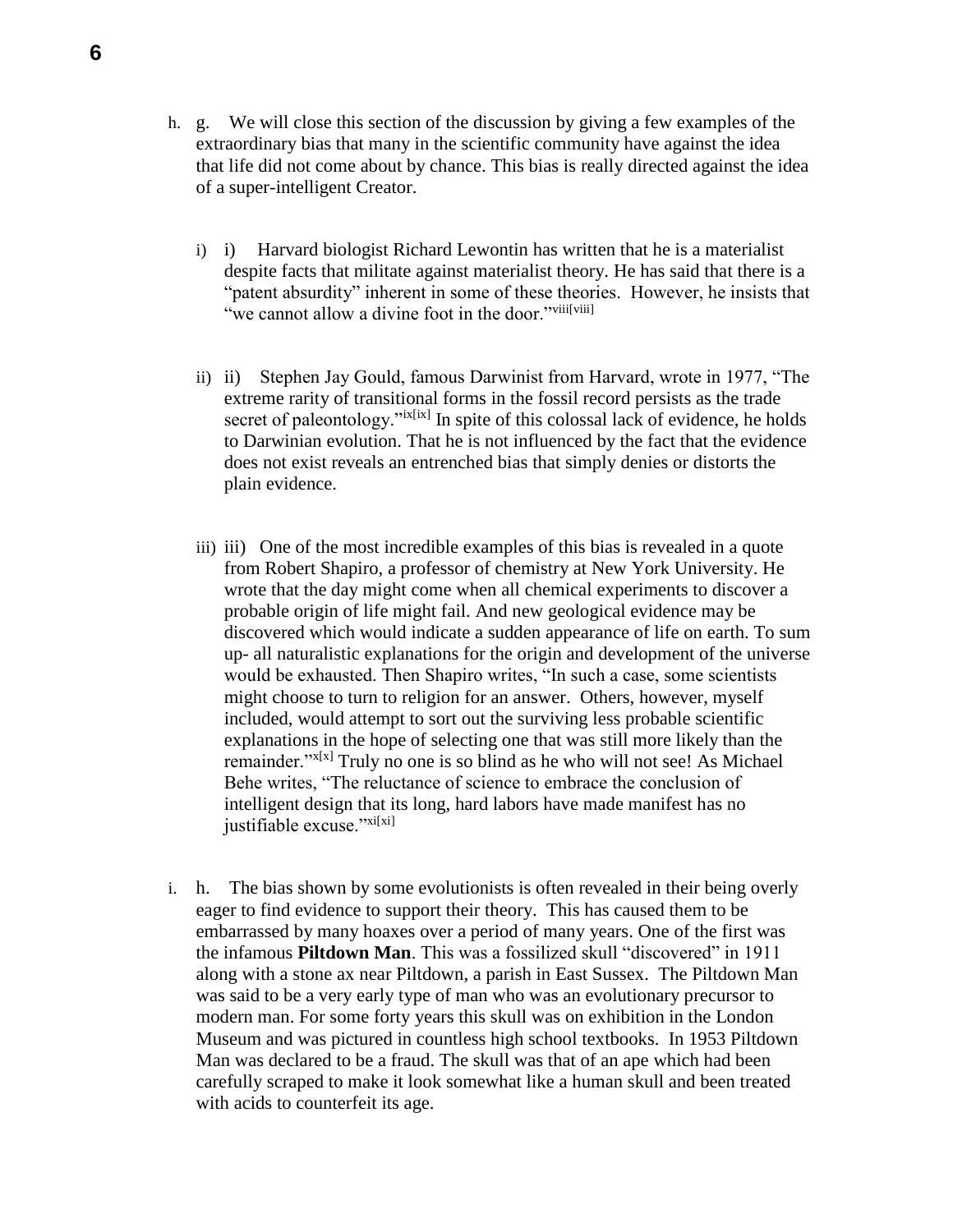Another of many such embarrassments for the evolutionists was so-called **Nebraska Man**. This supposed stage of development in the human family tree was based on the discovery of a single tooth. One of the leading spokesmen for evolution during the 1920s was Henry Fairfield Osborn, the Director of the American Museum of Natural History. He made much of Nebraska Man and prominently featured him in his many newspaper articles and radio broadcasts. Unfortunately for Osborn, Nebraska Man had to be discarded when it was discovered that the **single tooth** from which he had been reconstructed came from an extinct pig! Many examples of such embarrassments could be given.

Very recently the prestigious and influential *National Geographic* published pictures of a fossil creature which was supposed to be a flying dinosaur. *National Geographic* held a news conference in October 1999 heralding this new discovery as a crucial missing link.<sup>xii[xii]</sup> Several prestigious scientists, who were properly skeptical, had warned them against this. However, in their zeal to publicize this strong evidence for evolution they proceeded with the publication. Soon they were embarrassed as the truth came out. Some Chinese farmers had become adept at gluing fossils together. In this case, the body turned out to be from a bird while the tail was from a dinosaur. This sort of thing has been going on since the early part of the Twentieth Century.

- j. i. In closing this section I admit again that my belief that God created the entire universe, living and nonliving, from absolutely nothing is based on my belief in the Bible. This is a matter of faith. However, this is not a blind, unintelligent faith. There is overwhelming evidence of Design in the entire universe, both macro and micro. In fact, as scientific disciplines such as microbiology, genetics and related fields push the limits of the known further and further, it becomes ever more apparent just how complex even the simplest living organisms are. It takes even more faith to believe that that these organisms evolved by chance than it does to believe in the Bible. This is not a contest between science and the Bible, it is a dispute over which faith to embrace. One faith readily accepts the Supernatural God, who is the Creator, Sustainer, and ultimate judge of the entire universe and all its creatures. The other faith, against overwhelming evidence, chooses to reject this possibility in favor of blind chance. Take your pick!
- k. j. What are the reasons for and the consequences of denying a Creator God? I believe that the primary reason for denying the Creator God is to get rid of the law-giving God. If there is no personal God, Who created the universe and its inhabitants, there is no law of God by which mankind is obligated to live. There is no objective standard of right and wrong. This is no basis for absolute morality. To any thinking person the implications of this are frightening. Anything that the powerful or the majority deem to be right is acceptable if there is no objective standard to live by. To borrow a sentence from the introduction to this paper: "The result of all this is that ours is an age of irreverence, and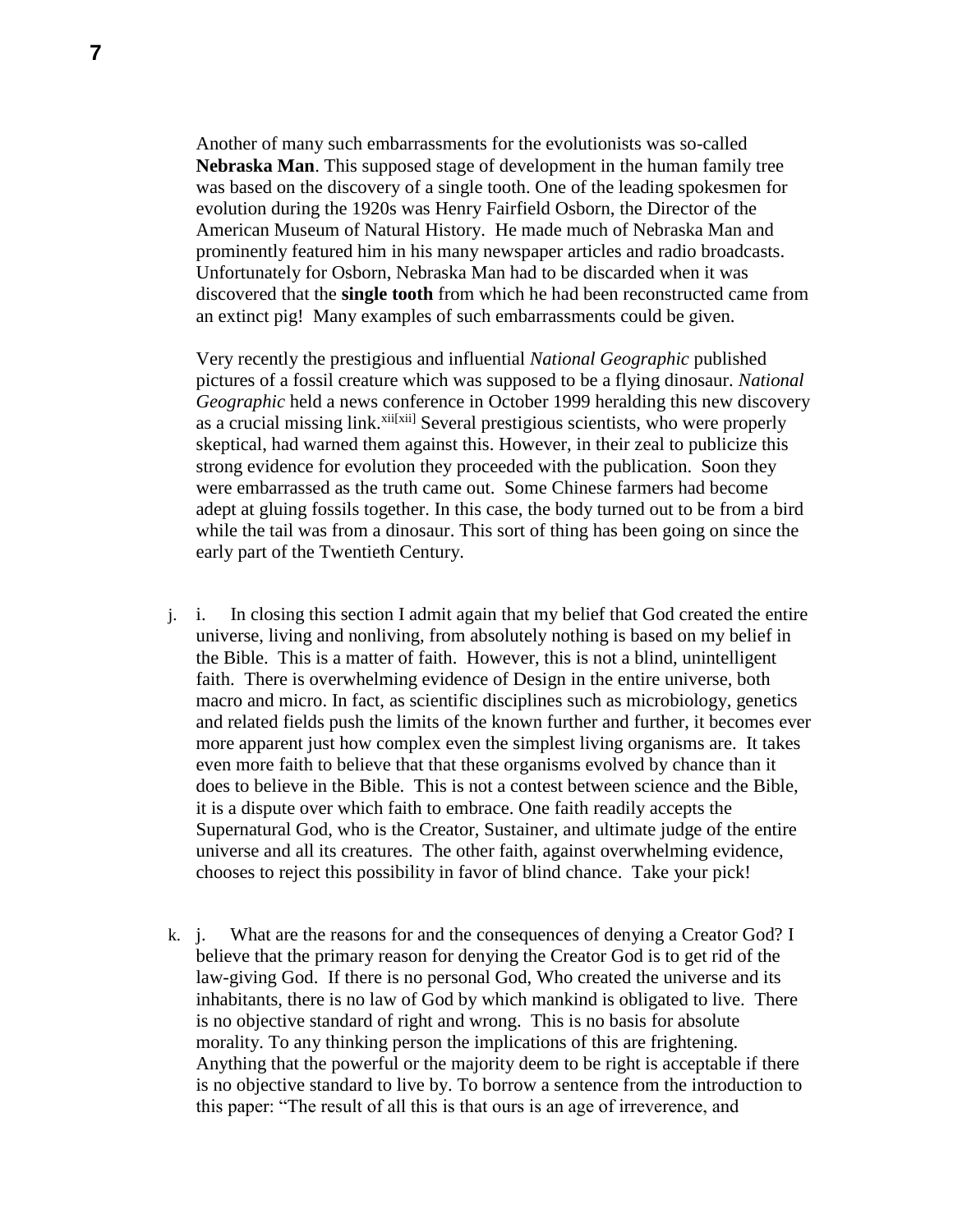consequently, of lawlessness."

## IV. IV. The Sovereignty of God in **Salvation**.

a. a. As we study the work of God in salvation, I appeal to all to have an open mind. It has been said by some wag, "The mind is like a parachute, it works best when it is open!" Most people have deeply-entrenched, preconceived ideas of how God works in salvation. There are some expressions or concepts that people would solemnly swear are in the Bible, that are just not there. To really learn we must behave as the Bereans did who "received the word with all readiness of mind, and searched the scriptures daily, whether those things were so." The wellknown contemporary theologian, J. I. Packer, optimistically has written, "There are signs today of a new upsurge of interest in the theology of the Bible: a new readiness to test traditions, to search the Scriptures and to think through the faith."xiii[xiii]

Just as God is sovereign in creation, so He is sovereign in salvation. Many who can accept His sovereignty in creation find it very difficult to do so in the matter of salvation. However, God does not do the work of salvation by the democratic process, just as He didn't operate in creation democratically.

A word of caution is in order as we examine the Scriptures to see what they teach in the matter of salvation. We must consider what the Bible says as a whole. This is what the theologians call the "analogy of the faith." This means that the Scriptures must be understood as a whole, and that, properly understood, the Scriptures never contradict each other. Too many people "pick and choose" as they study the Bible. However, we cannot build a doctrine from one or two passages of Scripture.

It of course goes almost without saying that the only source of knowledge as to the nature of salvation comes from the Holy Bible. This is a doctrine of divine revelation. This is not something that one can philosophize about to come to the knowledge of the truth. This is not something about which one searches for empirical data in either the physical or metaphysical realm. These things being true, we must look extensively at Scripture to learn the truth that God has been pleased to reveal about salvation.

b. b. A brief look at the Scriptures makes plain the facts that salvation is entirely of the Lord, and this salvation is dispensed according to His good pleasure and purpose, and for His glory. After learning in a very dramatic way that God is sovereign, Jonah proclaimed that "Salvation is of the LORD."xiv[xiv] Combining the ideas of God's good pleasure in the bestowal of salvation and the glory that accrues to Him as a result of this bestowal Paul writes in Ephesians 1:4-6, "According as he hath chosen us in him before the foundation of the world, that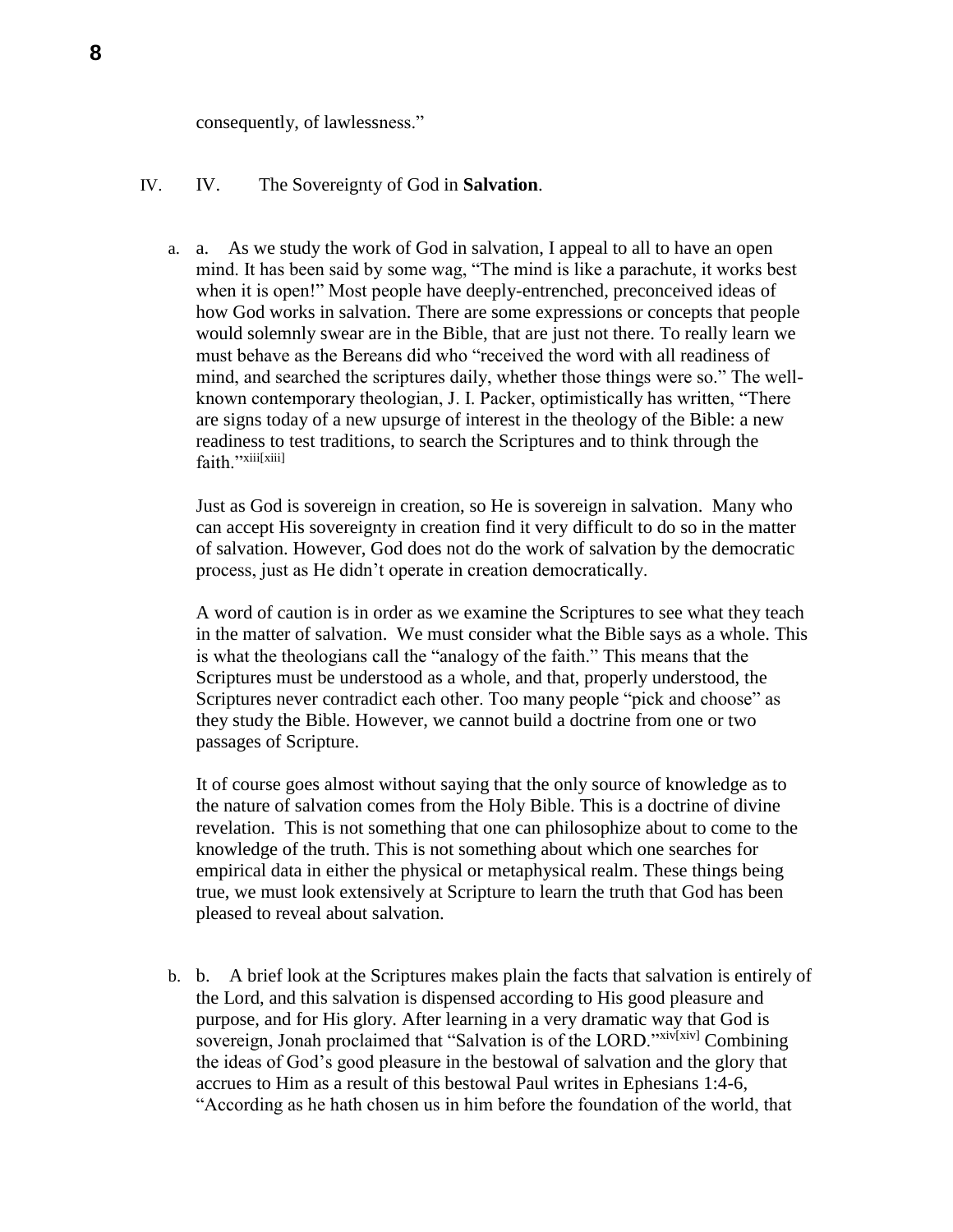we should be holy and without blame before him in love: Having predestinated us unto the adoption of children by Jesus Christ to himself, **according to the good pleasure of his will**, To the **praise of the glory of his grace**, wherein he hath made us accepted in the beloved."

Stressing that salvation is according to the **definite purpose** of God Paul again writes in Ephesians 1:11 "In whom also we have obtained an inheritance, being predestinated according to the purpose of him who worketh all things after the counsel of his own will…" Another more Scripture that emphasizes the **definite purpose** of God in salvation is found in 2 Timothy 1:9, "Who hath saved us, and called us with an holy calling, not according to our works, but according to **his own purpose** and grace, which was given us in Christ Jesus before the world began…" The final Scriptures that we shall look at concerning the **purpose of God** in salvation are found in the epistle to the Romans. We read in Romans 8:28, "And we know that all things work together for good to them that love God, to them who are the called **according to his purpose."** It is recorded in Romans 9:11 "For the children being not yet born, neither having done any good or evil, that **the purpose of God according to election** might stand, not of works, but of him that calleth..." These Scriptures make plain that salvation is not a haphazard enterprise. When God purposes to do something He does it. There is nothing that can go wrong or frustrate God when He purposes to save.

- c. c. It will be well here to examine why salvation is needed. What does mankind need to be saved from? Here, as in the creation of the universe, God was under no compulsion to create human beings. He was complete in Himself, and had perfect fellowship in His Trinitarian existence. He created the human race because it was His sovereign good pleasure to do so. He created mankind just as He intended to. It is plain from the Genesis account of creation that God was satisfied in what He had done. After He had completed the work of creation, including man "God saw every thing that he had made, and, behold, it was very good." $xv[xv]$
- d. d. At this time there was no sin in the world. God had made man upright. $x^{vif[xv]}$ However, for reasons known only to Himself, God made Adam and Eve liable to fall from this upright condition. Had He so desired He could have restrained them from falling into sin. He was not the author of their sin, but He allowed Satan to tempt them, and He did not prevent their fall. When they did fall, they plunged the entire human race into a condition of death. Paul puts this fact without dispute in Romans 5:12, "Wherefore, as by one man sin entered into the world, and death by sin; and so death passed upon all men, for that all have sinned." In another place the Scriptures make plain that what happened in the Garden of Eden affected the entire human race. We read in Romans 5:19, "For as by one man's disobedience many were made sinners, so by the obedience of one shall many be made righteous."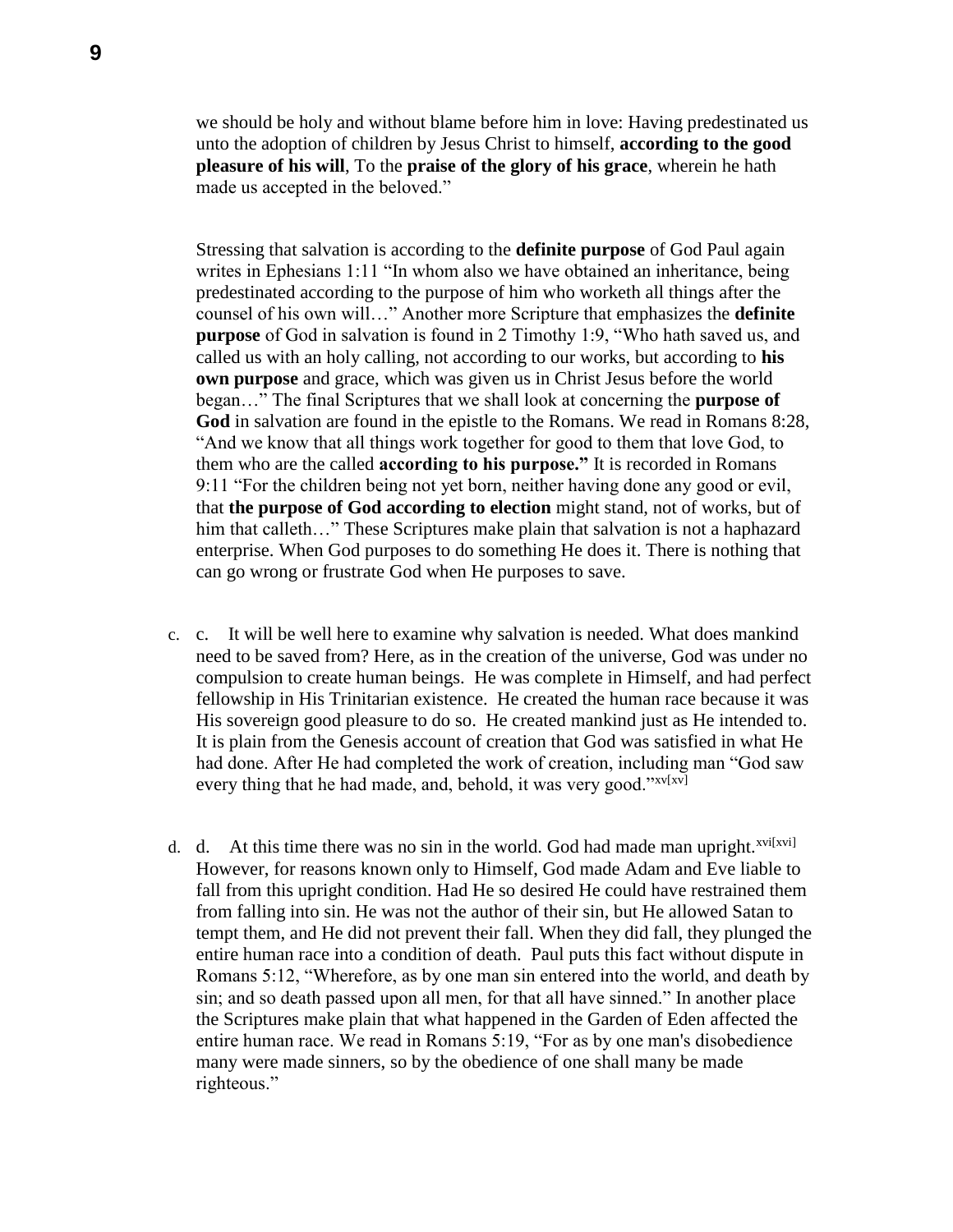- e. e. What does it mean to be dead in trespasses and sins?<sup>xvii[xvii]</sup> Well, dead means dead! It does not mean sick. It does not mean disabled. It does not mean partially incapacitated. Dead people can do absolutely nothing. They can do nothing by themselves and they cannot cooperate with anyone else. This is true in the physical realm and it is true in the spiritual realm. Those who are dead in sins cannot savingly even hear the words of Christ, let alone understand them.<sup>xviii[xviii]</sup> Moreover, those who are dead in sin are vehement enemies to the true God of the Bible. This is plainly recorded in Romans 8:7, "Because the carnal mind is enmity against God: for it is not subject to the law of God, neither indeed can be."
- f. f. How, then, is it possible for one in this deplorable and helpless condition to be saved? This momentous question was asked and answered long ago in Matthew 19:25, 26, "When his disciples heard it, they were exceedingly amazed, saying, Who then can be saved? But Jesus beheld them, and said unto them, With men this is impossible; but with God all things are possible." Salvation of necessity must be a **sovereign act of God**. One who is dead in sin cannot save himself, nor even cooperate in his salvation. For one dead in trespasses and sins to be saved takes no less a miracle than the resurrection. Lazarus was unable to do anything until he had been raised from the dead. The one who is dead in sin is totally unable to do anything of a spiritual nature until he has had the gift of spiritual life sovereignly bestowed upon him by the Holy Spirit.
- g. g. The questions now are, to whom does God graciously bestow this wonderful gift of spiritual life, and on what basis or grounds does He bestow it? Let us take up the second question first. On what grounds does God give spiritual life? Can He just excuse sin and "sweep it under the rug?" The answer is that He cannot, because He is infinitely Holy and Just. His holiness mandates that He cannot have fellowship with sin. As the prophet proclaimed long ago, "Thou art of purer eyes than to behold evil, and canst not look on iniquity..."xxx[xix] His perfect justice demands that sin be punished. God's wrath is kindled against sin. Unless something is done for a sinner, he or she will suffer the wrath of God eternally. The way that God has revealed to us that some sinners will live with Him eternally in glorious fellowship is that their sins were assumed by a Substitute and that satisfaction to God's justice was rendered by Him. This Substitute, of course, is none other than the Lord Jesus Christ. Speaking of this **Substitutionary Atonement** the great prophet said long ago in Isaiah 53:6, "All we like sheep have gone astray; we have turned every one to his own way; and the LORD hath laid on him the iniquity of us all." A lucid Presbyterian theologian has written, "Divine justice demands that the sinner shall be punished, either in himself, or in his substitute. We hold that Christ acted in a strictly substitutionary way for His people, that He made a full satisfaction for their sins, thus blotting out the curse from Adam and all their temporal sins..."xx[xx] If Christ has died for the sins of an individual it is impossible for that person to not be saved. Christ did not die for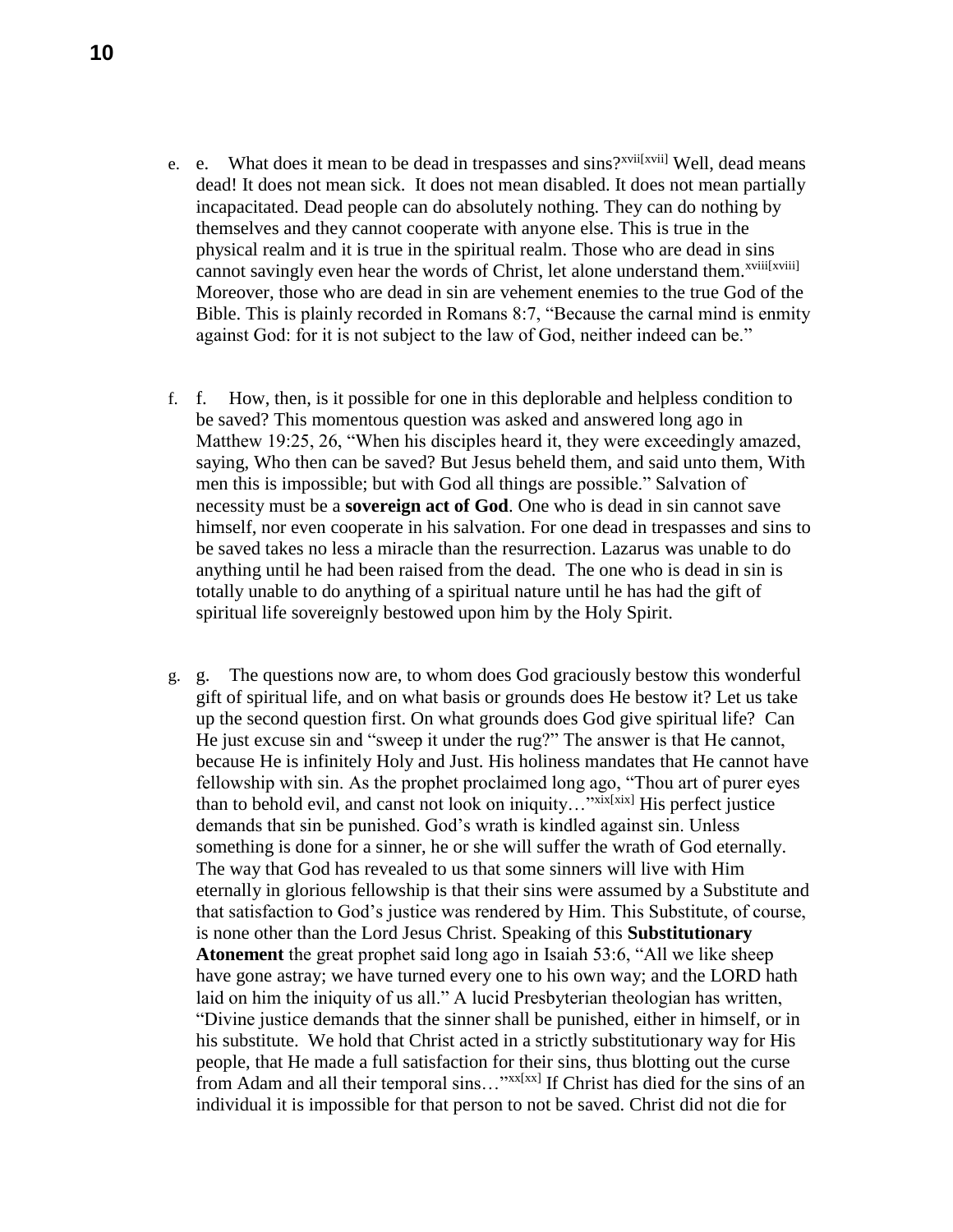some nebulous entity called "sin." He died for actual sins. This is expressed plainly in 1 Peter 2:24, "Who his own self bare our sins in his own body on the tree…"

The great Baptist preacher of the 19<sup>th</sup> century, Charles Haddon Spurgeon, made it plain that Christ **actually secured** the salvation of those for whom He died in the following words: "If Christ has died for you, you can never be lost. God will not punish twice for one thing. If God punished Christ for your sins He will not punish you. Payment God's justice cannot twice demand; first, at the bleeding Saviour's hand and then again at mine. How can God be just if he punished Christ, the substitute, and then man himself afterwards?" $x$ xxi $[x^{x}]$ 

h. h. It is now time to take up the second question; to whom does God bestow this wonderful gift of salvation? The answer is that He gives salvation to all He desires to. In the Scriptures these are called by such names as the elect, His people, the sheep, those whom He has predestinated, and many other names.<sup>xxii[xxii]</sup> He never intended to save the entire human race or He would have done so! As Loraine Boettner has written: "If Christ's death was intended to save all men, then we must say that God was either unable or unwilling to carry out His plans. But since the work of God is always efficient, those for whom atonement was made and those who are actually saved must be the same people."<sup>xxiii[xxiii]</sup> Immediately, when this truth is taught, people tend to resist it as not being fair. These objections are based on the assumption that "God owes man something and whatever He does for one He must do for another."xxiv[xxiv] What we must realize is that fallen man deserves nothing but condemnation. God saves by His grace according to the good pleasure of His sovereign will. When an individual really sees somewhat of the grossness of his sins, he will make no demands on God. He will be so thankful for salvation that he will not raise questions of supposed fairness with the Almighty. Even the pious Job, who did not understand the calamities that had befallen him, remonstrated with God for awhile. However, when he really saw the glory and majesty of God, he immediately ceased this and bowed before Him in profound reverence. He said in Job 42:5,6 "I have heard of thee by the hearing of the ear: but now mine eye seeth thee. Wherefore I abhor myself, and repent in dust and ashes." He also said in Job 40:4, "Behold, I am vile; what shall I answer thee? I will lay mine hand upon my mouth." It would become modern man to also lay his hand on his mouth and not charge God with unfairness. The Holy Spirit anticipated these kinds of objections and inspired Paul to answer them in Romans 9: 14-24, when Paul was teaching about the discriminating grace of God in salvation. The crux of his answer is in Romans 9:20, "Nay but, O man, who art thou that repliest against God? Shall the thing formed say to him that formed it, Why hast thou made me thus?"

i. h.

When we have really seen our sinfulness and the majesty of God, we are made to cry out like Isaac Watts did centuries ago, "Should sudden vengeance seize my breath, I must pronounce Thee just in death; and if my soul were sent to hell, Thy righteous law approves it well."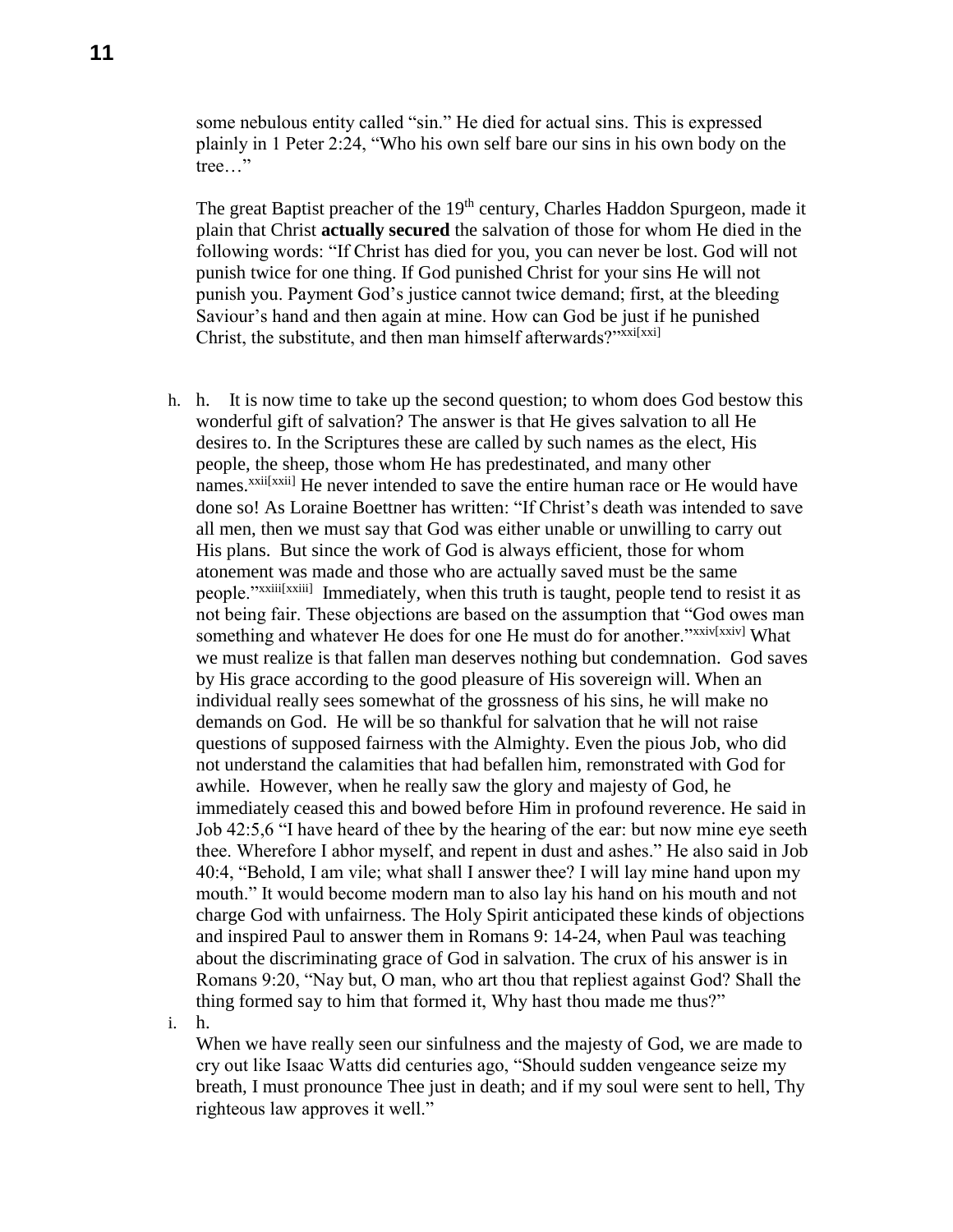V. V. The Sovereignty of God in **Providence**. Just about every doctrine has a practical application in daily life. This is certainly true of the Sovereignty of God. If God controlled the process of creation, and if He is absolutely supreme in salvation, does He also rule in our daily lives? Are we to be **Deists** who believe that God exists and created the world but thereafter assumed no control over it or over the lives of people? Or are we to be **theists** who believe that God is both the **creator** and the **ruler** of the universe? Well, if we are consistent Bible believers, we must be theists. We must reject all ideas such as chance, fate, fortune, and luck as unbiblical. The Bible makes it plain that God controls the events of the universe to a minute detail, yet, in such a way that He is not the author of sin. This truth is incomprehensible to human reason; it is one that must be accepted by faith in what the Scriptures say.

The definition that Noah Webster gave of "**providence**" in his 1828 edition of the *American Dictionary of the English Language* is very interesting: "In *theology*, the care and superintendence which God exercises over His creatures. He that acknowledges a creation and denies a *providence*, involves himself in a palpable contradiction; for the same power which caused a thing to exist is necessary to continue its existence."

This truth is expressed eloquently in both the Presbyterian Westminster Confession of Faith of 1647 and in the London Baptist Confession of Faith of 1688. The Baptist Confession states: "God hath decreed in Himself from all eternity by the most wise and holy counsel of His own will, freely and unchangeably, all things whatsoever come to pass; yet so as thereby is God neither the author of sin, nor hath fellowship with any therein; nor is violence offered to the will of the creature, nor is the liberty or contingency of second causes taken away, but rather established, in which appears His wisdom in disposing all things, and power and faithfulness in accomplishing His decree." It is readily admitted that it is impossible for the finite human mind to comprehend how all this works. How can the finite comprehend the infinite? In the words of Isaiah, "For my thoughts are not your thoughts, neither are your ways my ways, saith the LORD For as the heavens are higher than the earth, so are my ways higher than your ways, and my thoughts than your thoughts."*xxv*[xxv]

Even though we may not be able to fully comprehend how our Sovereign God works, we must believe what the Scriptures say about His work. Just a small sampling of the Scriptures will show that this is a thoroughly Biblical doctrine, woven into the warp and woof of the word of God. Let us look at just a few of these Scriptures:

Nehemiah 9:6, "Thou, even thou, art LORD alone; thou hast made heaven, the heaven of heavens, with all their host, the earth, and all things that are therein, the seas, and all that is therein, and thou preservest them all; and the host of heaven worshippeth thee."

VI. V.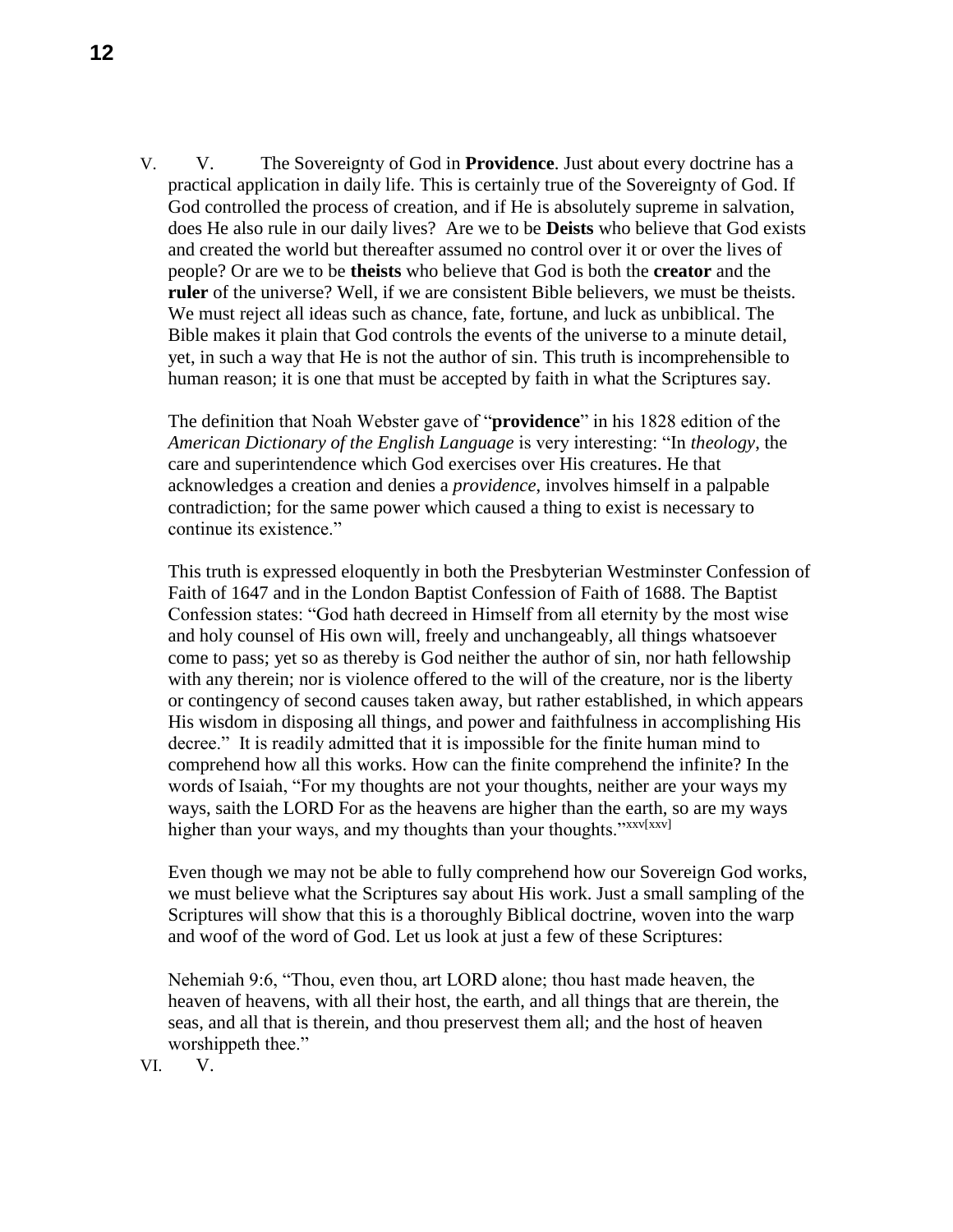Ephesians 1:11, "In whom also we have obtained an inheritance, being predestinated according to the purpose of him who worketh all things after the counsel of his own will:"

Romans 11:36, "For of him, and through him, and to him, are all things: to whom be glory for ever. Amen."

Many, many other texts could be adduced to conclusively show that God is in control of the universe that He created.

- a. a. Because we cannot fully understand the workings of God in providence does not mean that we should not believe them and draw great comfort from them. As Lasserre Bradley, Jr. has said, "Men have debated the details of this truth for centuries, but to simply embrace what is made clear in Scripture moves us to worship and adore our majestic God."xxvi[xxvi] In his dictionary, Webster wrote, "a belief in **divine providence** is a source of great consolation to good men."
- b. b. Let us look at just a few examples of the teaching and operations of divine providence in Scripture. God rules in **government**. God not only sovereignly places people in positions of power, but He is in control of them while they occupy those positions. Wisdom Personified, Who is none other than God Himself, has said in Proverbs 8:16, "By me princes rule, and nobles, even all the judges of the earth." Paul agrees emphatically with this as he states in Romans 13:1,"Let every soul be subject unto the higher powers. For there is no power but of God: the powers that be are ordained of God." After an individual is in office, he or she is still subject to God's rule as Solomon stated in Proverbs 21:1, "The king's heart is in the hand of the LORD, as the rivers of water: he turneth it whithersoever he will."

Does this mean that we are to abandon participation in governmental affairs, because God has control over them? Absolutely not. God's sovereignty does not absolve us of our responsibility. We are to do what God tells us to do, and then to trust matters in His hands. God has not chosen to show us everything. He has let us know what He wants us to know, and then commands us to be obedient to His plain instructions. As Moses wrote long ago, "The secret things belong unto the LORD our God: but those things which are revealed belong unto us and to our children for ever, that we may do all the words of this law<sup>"</sup>xxvii[xxvii]

c. c. God also controls our **life spans**. David made this plain in Psalm 31:15, "My times are in thy hand…" Does this mean that we are to be careless about our health and to take unnecessary risks? Absolutely not! We are not to tempt God. We are to care for our bodies, which are temples of the Holy Spirit. However, it is comforting to know that we are invulnerable until God is finished with us on this earth. This realization must have been one of the reasons Paul could have been so energetic in the spread of the gospel for so many trouble-filled years. For several decades he was constantly in danger from murderous enemies. If he had not known that God was sovereign in his life, he would probably have been paralyzed by fear.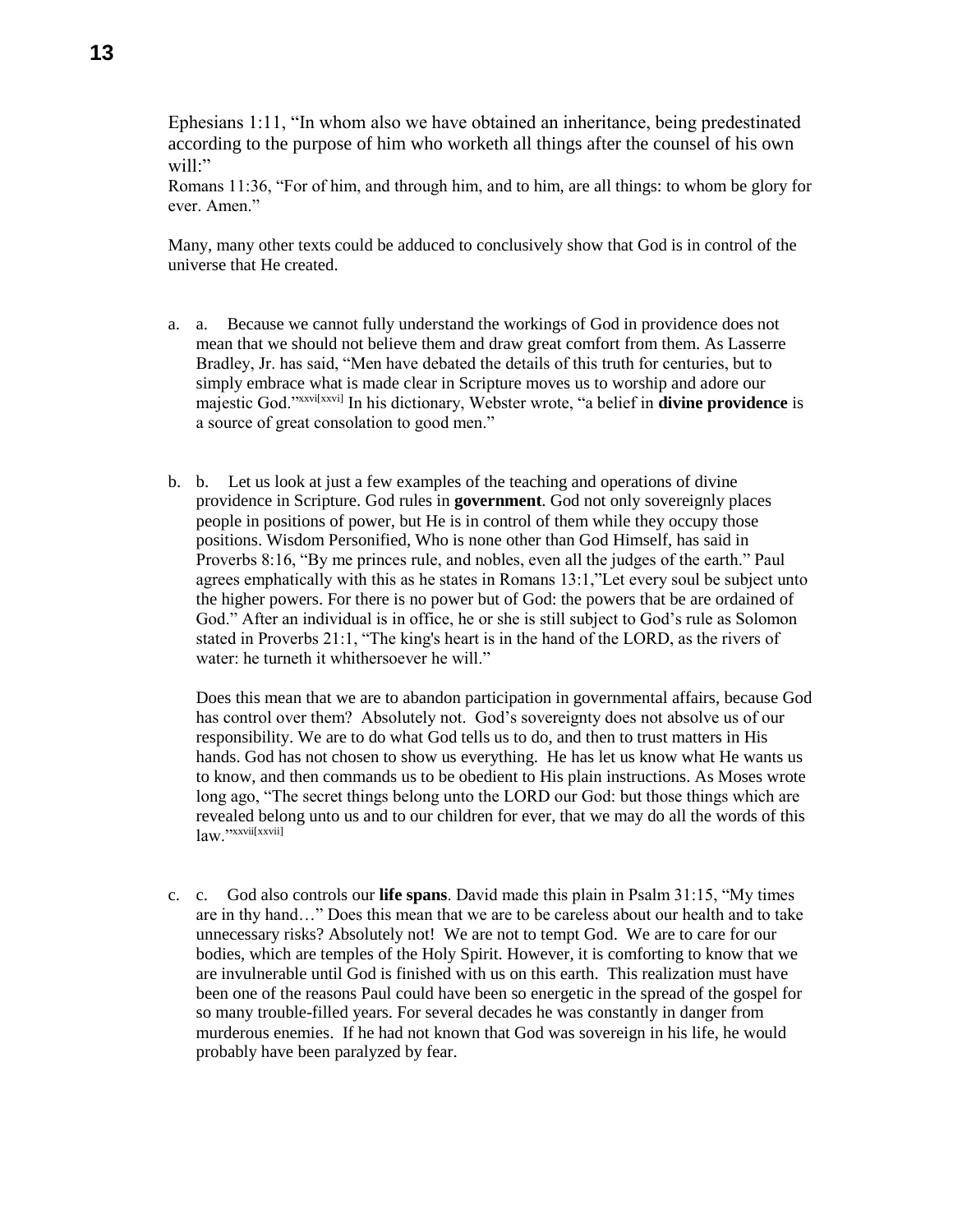d. d. There are so many striking examples from the Scriptures of God's providential control of our lives. Moses being drawn from the Nile by Pharaoh's daughter and being reared in Pharaoh's palace is one of the greatest dramas of history. Joseph being sold into slavery by his brothers, only to later save them from starvation is another astonishing example of God's control. As Joseph later told his brothers in Genesis 50:20, "But as for you, ye thought evil against me; but God meant it unto good, to bring to pass, as it is this day, to save much people alive."

God even used something seemingly as insignificant as a sleepless night in the life of King Ahasuerus to save the Jewish people from destruction.<sup>xxviii[xxviii]</sup>

- e. e. There are also innumerable examples from extra-biblical history of the sovereignty of God in providence. One notable example is the defeat of the Spanish Armada in 1588. Philip II of Spain acknowledged that he could not prevail against the "winds of God." Truly, God reigns in the affairs of men. There were several times that the Spanish would probably have been successful in their invasion of England if they had but sailed. Queen Elizabeth was very negligent in preparing her fleet. On one occasion, when England lay virtually defenseless, the Armada prepared to sail. This was January 30, 1588. Elizabeth, for economic reasons, had dismantled half the fleet and sent the sailors to their homes. The only thing that prevented the Spanish fleet from sailing at this propitious time was the sudden death of her Admiral Santa Cruz.
- f. f. There are many instances of the obvious providence of God in the history of the United States. One of these has to do with the founding of Plymouth by the Pilgrims. They probably would have starved had it not been for the assistance of the Pawtuxet Indian, Squanto. He had been taken to England in 1605, and had remained there until 1614, when he was returned to America. Later, he was kidnapped and sold in Spain as a slave. He escaped to England and was returned to America in 1619. Even his kidnapping had been beneficial to him, as his entire tribe had been wiped out by disease in his absence. The Pilgrims landed around Cape Cod in 1620. Squanto, with his knowledge of English, prevented them from starvation by showing them how to plant corn, where to fish, and many other many other things.

The American Revolution against Great Britain would undoubtedly have been unsuccessful if it had not been for the leadership of George Washington. Prominent military historian, Warren Hassler, has said of Washingtion, "This masterful figure was the one indispensable man-possibly the only one who could have won the Revolution-and one of the great figures in human history."xxix[xxix] It seems certain that God preserved Washington through many battles and other dangers. During the Battle at the Monongahela, in 1775, General Braddock's army was decimated. Washington was in the forefront of this battle against the French and Indians. After the battle, some of the Indians stated that they had singled him out and repeatedly shot at him. They came to believe that he was protected by and invisible power. During the course of the battle two horses were shot from under him. Four times his coat had been shot through by musket balls. Every mounted officer except Washington was either killed or wounded.<sup>xxx[xxx]</sup> Washington certainly believed that his deliverance had been providential. He wrote his brother, "But, by the all-powerful dispensations of Providence, I have been protected beyond all human probability or expectation..."xxxi[xxxi]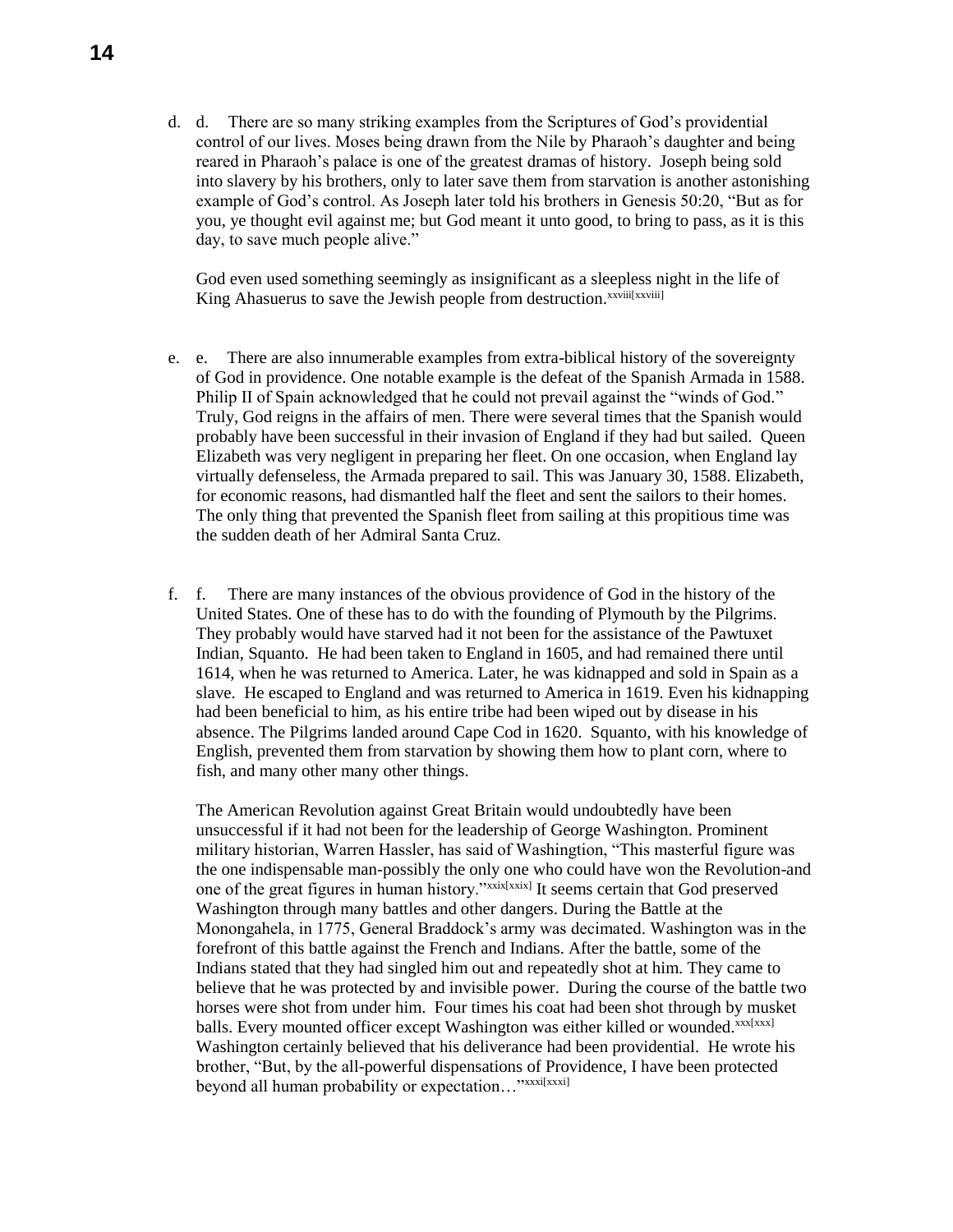Near the very beginning of the American Revolution, the American forces were delivered from certain destruction by what many of the participants were certain was the providential hand of God. Washington's 8000 troops were trapped on Long Island by over 20,000 British troops. For some inexplicable reason General Howe delayed his attack, when victory would have been certain. Washington decided to evacuate his men to Manhattan under cover of darkness. When dawn came the Americans still needed three hours to complete the evacuation. Suddenly, a heavy fog began to rise from the ground and water. It lasted until the last boat had left the island. Then it lifted. The British began to fire, but it was too late. The diaries of many of the men who were evacuated acknowledged the unmistakable hand of Divine Providence in this deliverance. *xxxii[xxxii]* 

- VI. VI. In **conclusion**: Seeing that God is indeed sovereign in **Creation**, **Salvation**, and **Providence**, what should our response be?
	- a. a. We should draw great comfort from this. God is too **wise** to make a mistake, too **powerful** to be frustrated and too **good** to do wrong! We must remember that the infinite, incomprehensible God, has never told us to understand Him, but He has instructed us to trust Him. Remembering God's greatness, we should often contemplate the words of the prophet in Isaiah 26:3, "Thou wilt keep him in perfect peace, whose mind is stayed on thee: because he trusteth in thee."
	- b. b. Even more important, we should **worship, adore, and obey** Him. We should join the heavenly chorus as they proclaim **Alleluia: for the Lord God omnipotent reigneth**. xxxiii[xxxiii]

Zack M. Guess Memphis, Tennessee April, 2000

 $\overline{a}$ 

<sup>&</sup>lt;sup>i[i]</sup> World Magazine, March 1, 1997, p.14

ii[ii] *Evolution: A Theory in Crisis, p. 76.*

iii[iii] Ibid, p. 232.

iv[iv] Ibid, p.250.

 $v[v]$  Ibid, p.342.

vi[vi] Andrew Brown, *The Darwin Wars: How Stupid Genes Became Selfish Gods* (London: Simon and Schuster, 1999.

vii[vii] *Back To Genesis,* February 2000.

viii[viii] *New York Review of Books,* January 9, 1996.

ix[ix] Quoted in *World Magazine*, February 26, 2000, p. 32.

x[x] Robert Shapiro, *Origins: A SkepticÂ's Guide to the Creation of Life on Earth*, Summit Books (1986), New York, p 130.

xi[xi] Michael Behe, *DarwinÂ's Black Box: The Biochemical Challenge to Evolution*, Simon and Schuster, (1996), p251.

xii[xii] *Human Events, March 10, 2000*.

xiii[xiii] Introductory Essay to 1959 Banner of Truth reprint of *The Death of Death in the Death of Christ*, by John Owen, p. 1.

 $xiv[xiv]$  Jonah 2:9.

 $xv[xv]$  Genesis 1:31.